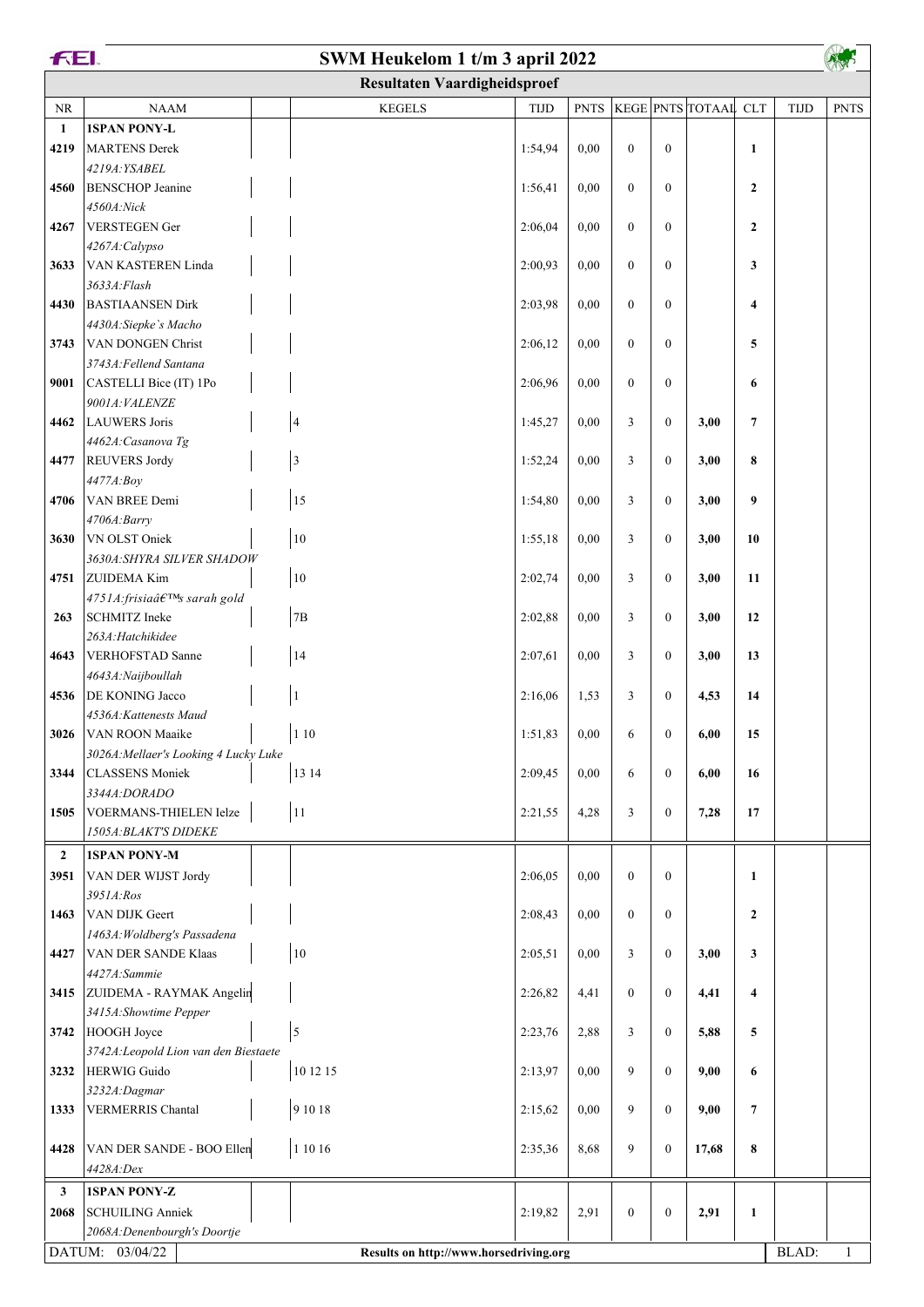| <b>FEI.</b><br>SWM Heukelom 1 t/m 3 april 2022 |                                         |                                     |            |             |                  |                  |                      |                  |             |             |
|------------------------------------------------|-----------------------------------------|-------------------------------------|------------|-------------|------------------|------------------|----------------------|------------------|-------------|-------------|
|                                                |                                         | <b>Resultaten Vaardigheidsproef</b> |            |             |                  |                  |                      |                  |             |             |
| <b>NR</b>                                      | <b>NAAM</b>                             | <b>KEGELS</b>                       | $\tt TIJD$ | <b>PNTS</b> |                  |                  | KEGE PNTS TOTAAL CLT |                  | <b>TIJD</b> | <b>PNTS</b> |
| 3869                                           | <b>BAIJENS Jur</b>                      | 4 1 8                               | 1:54,63    | 0,00        | 6                | $\boldsymbol{0}$ | 6,00                 | $\overline{2}$   |             |             |
|                                                | 3869A: Iwan                             |                                     |            |             |                  |                  |                      |                  |             |             |
| 1195                                           | <b>GERLINGS Jos</b>                     | 4 1 5 1 8                           | 2:31,13    | 8,57        | 9                | $\boldsymbol{0}$ | 17,57                | 3                |             |             |
|                                                | 1195A: Ilke                             |                                     |            |             |                  |                  |                      |                  |             |             |
| 242                                            | <b>BROOS</b> Nadja                      | 16101217                            | 2:22,55    | 4,28        | 15               | $\boldsymbol{0}$ | 19,28                | 4                |             |             |
|                                                | 242A:Big Boy                            |                                     |            |             |                  |                  |                      |                  |             |             |
| $\overline{4}$                                 | <b>1SPAN PAARD-L</b>                    |                                     |            |             |                  |                  |                      |                  |             |             |
| 4505                                           | LEEUW Ronald                            |                                     | 2:17,22    | 2,11        | $\boldsymbol{0}$ | $\mathbf{0}$     | 2,11                 | $\mathbf{1}$     |             |             |
|                                                | 4505A:Jupiter                           |                                     |            |             |                  |                  |                      |                  |             |             |
| 4350                                           | VAN KOL Marc                            | $\sqrt{3}$                          | 2:00,73    | 0,00        | 3                | $\overline{0}$   | 3,00                 | $\boldsymbol{2}$ |             |             |
| 4548                                           | 4350A:Delanda<br><b>DECKERS</b> Patrick |                                     | 1:31,55    | 0,00        | $\mathbf{0}$     | 5                | 5,00                 | 3                |             |             |
|                                                | 4548A: Dullah                           |                                     |            |             |                  |                  |                      |                  |             |             |
| 3845                                           | VAN STRAATEN Marleen                    | 5 1 1                               | 1:50,68    | 0,00        | 6                | $\overline{0}$   | 6,00                 | 4                |             |             |
|                                                | 3845A: Mavino                           |                                     |            |             |                  |                  |                      |                  |             |             |
| 2162                                           | <b>SCHEL Christel</b>                   | 8 1 5                               | 2:08,88    | 0,00        | 6                | $\overline{0}$   | 6,00                 | 5                |             |             |
|                                                | 2162A: Caramba Z                        |                                     |            |             |                  |                  |                      |                  |             |             |
| 1826                                           | <b>THIELEN</b> Annelies                 | $2\;10$                             | 2:09,10    | 0,00        | 6                | $\overline{0}$   | 6,00                 | 6                |             |             |
|                                                | 1826A:Lapaz                             |                                     |            |             |                  |                  |                      |                  |             |             |
| 2010                                           | KLOMPENMAKER Melanie                    | 25                                  | 2:13,10    | 0.05        | 6                | $\overline{0}$   | 6,05                 | $\overline{7}$   |             |             |
|                                                | 2010A:JONA                              |                                     |            |             |                  |                  |                      |                  |             |             |
| 4664                                           | MELSEN Gregor<br>4664A: Gizalda         | 7C 15                               | 2:13,63    | 0,32        | 6                | $\mathbf{0}$     | 6,32                 | 8                |             |             |
| 1693                                           | VERSCHOOR Ton                           | 5                                   | 2:20,87    | 3,94        | 3                | $\mathbf{0}$     | 6,94                 | 9                |             |             |
|                                                | 1693A: Apollo van 't oudbroek           |                                     |            |             |                  |                  |                      |                  |             |             |
| 2833                                           | VAN DER HEYDEN Theo                     |                                     | 2:28,25    | 7,63        | $\mathbf{0}$     | $\overline{0}$   | 7,63                 | 10               |             |             |
|                                                |                                         |                                     |            |             |                  |                  |                      |                  |             |             |
| 1314                                           | VAN HOEPEN Simone                       | 37A9                                | 2:04,71    | 0,00        | 9                | $\mathbf{0}$     | 9,00                 | 11               |             |             |
|                                                | 1314A: Bentho                           |                                     |            |             |                  |                  |                      |                  |             |             |
| 3837                                           | DE GROOT Adrie                          | $\boldsymbol{9}$                    | 2:28,30    | 7,65        | 3                | $\mathbf{0}$     | 10,65                | 12               |             |             |
|                                                | 3837A:Litolane                          |                                     |            |             |                  |                  |                      |                  |             |             |
| 3496                                           | VAN DER STEEG Richard                   | 10 14                               | 2:23,74    | 5,37        | 6                | $\boldsymbol{0}$ | 11,37                | 13               |             |             |
| 215                                            | 3496A: Elia P<br><b>AARTS Paul</b>      | 4 1 4                               | 2:38,27    | 12,64       | 6                | $\boldsymbol{0}$ | 18,64                | 14               |             |             |
|                                                | $215A$ : Flink                          |                                     |            |             |                  |                  |                      |                  |             |             |
| 5 <sup>5</sup>                                 | <b>1SPAN PAARD-M</b>                    |                                     |            |             |                  |                  |                      |                  |             |             |
| 1977                                           | HANEGRAAF Marion                        |                                     | 2:08,07    | 0.00        | $\mathbf{0}$     | $\mathbf{0}$     |                      | $\mathbf{1}$     |             |             |
|                                                | 1977A:Silvester                         |                                     |            |             |                  |                  |                      |                  |             |             |
| 3129                                           | VAN DEN BROEK Gabriëlle                 |                                     | 2:15,34    | 0,00        | $\mathbf{0}$     | $\mathbf{0}$     |                      | $\overline{2}$   |             |             |
|                                                | 3129A: Valentijn H                      |                                     |            |             |                  |                  |                      |                  |             |             |
| 4199                                           | <b>BENSCHOP Cindy</b>                   |                                     | 2:15,51    | 0,00        | $\mathbf{0}$     | $\mathbf{0}$     |                      | 3                |             |             |
|                                                | 4199A:Liberty                           |                                     |            |             |                  |                  |                      |                  |             |             |
| 2016                                           | MEULENDIJK Wilma                        |                                     | 2:22,05    | 2,03        | $\mathbf{0}$     | $\mathbf{0}$     | 2,03                 | 4                |             |             |
|                                                | 2016A: Lion                             |                                     |            |             |                  |                  |                      |                  |             |             |
| 2600                                           | DIBBITS Arie<br>2600A:Kensington        | $\sqrt{2}$                          | 1:35,94    | 0.00        | 3                | $\boldsymbol{0}$ | 3,00                 | 5                |             |             |
| 4243                                           | MARKERINK Rene                          | $\boldsymbol{9}$                    | 2:06,62    | 0,00        | 3                | $\mathbf{0}$     | 3,00                 | 6                |             |             |
|                                                | 4243A:Fabio                             |                                     |            |             |                  |                  |                      |                  |             |             |
| 4424                                           | <b>JONKERS Niels</b>                    | 18                                  | 2:09,18    | 0.00        | 3                | $\mathbf{0}$     | 3,00                 | 7                |             |             |
|                                                | 4424A:JUSTIN                            |                                     |            |             |                  |                  |                      |                  |             |             |
| 1990                                           | VAN BEEK Rene                           | 89                                  | 2:08,95    | 0,00        | 6                | $\mathbf{0}$     | 6,00                 | 8                |             |             |
|                                                | 1990A: Elkupke-H                        |                                     |            |             |                  |                  |                      |                  |             |             |
| 1981                                           | Van Marwijk Aad                         | 7B 12                               | 2:17,85    | 0,00        | 6                | $\mathbf{0}$     | 6,00                 | 9                |             |             |
|                                                |                                         |                                     |            |             |                  |                  |                      |                  |             |             |
| 1921                                           | HOLLEBEKKERS Frans                      | 910                                 | 2:20,15    | 1,08        | 6                | $\boldsymbol{0}$ | 7,08                 | 10               |             |             |
|                                                | 1921A:Basko                             |                                     |            |             |                  |                  |                      |                  |             |             |

 $\sqrt{2}$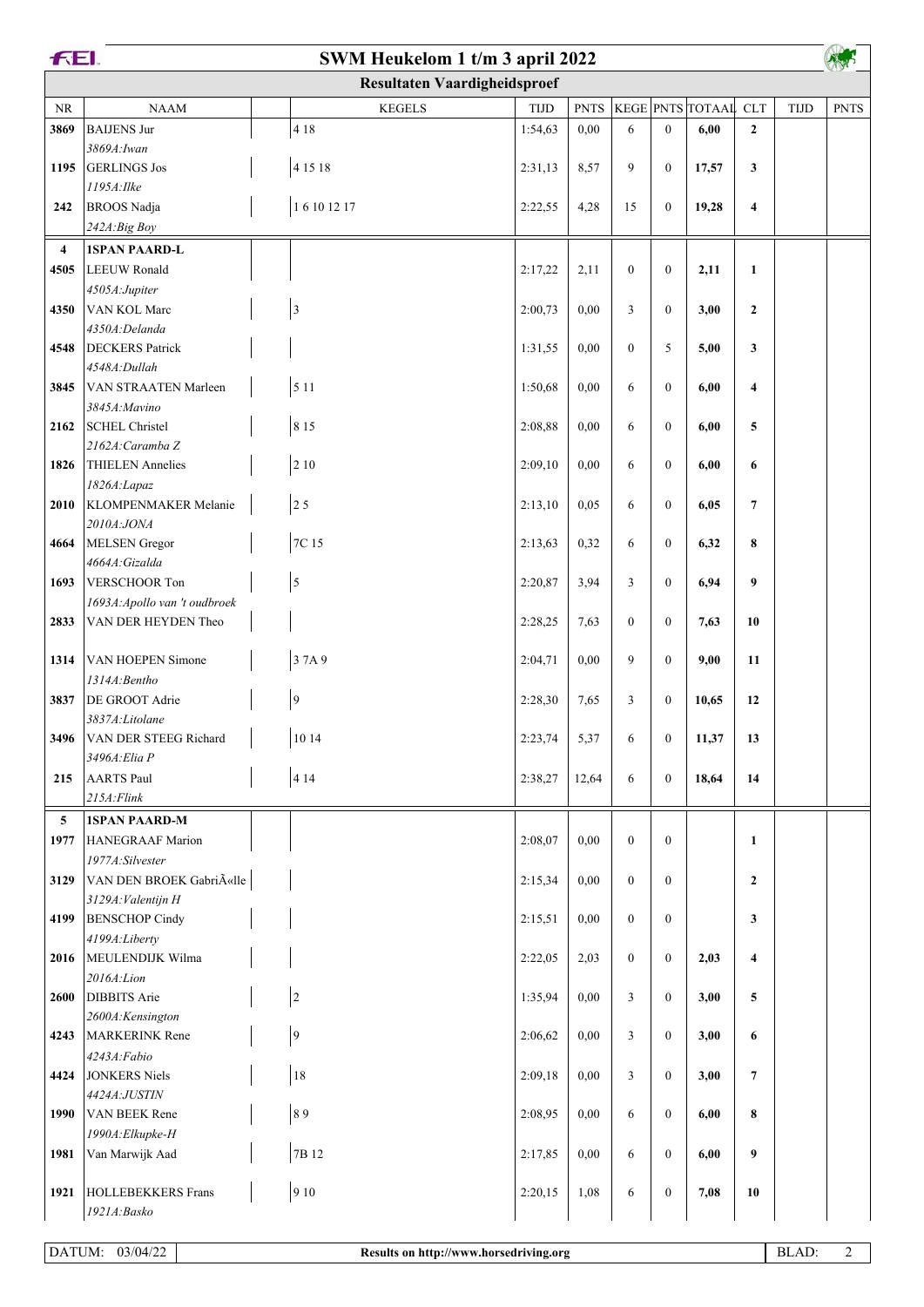| FEI.           |                                                          | SWM Heukelom 1 t/m 3 april 2022     |             |             |                  |                  |                      |                  |             |             |
|----------------|----------------------------------------------------------|-------------------------------------|-------------|-------------|------------------|------------------|----------------------|------------------|-------------|-------------|
|                |                                                          | <b>Resultaten Vaardigheidsproef</b> |             |             |                  |                  |                      |                  |             |             |
| <b>NR</b>      | <b>NAAM</b>                                              | <b>KEGELS</b>                       | <b>TIJD</b> | <b>PNTS</b> |                  |                  | KEGE PNTS TOTAAL CLT |                  | <b>TIJD</b> | <b>PNTS</b> |
| 833            | <b>WARMENHOVEN Wim</b>                                   | 67D3                                | 2:21,47     | 1,74        | 9                | $\mathbf{0}$     | 10,74                | 11               |             |             |
|                | 833A: Kwint                                              |                                     |             |             |                  |                  |                      |                  |             |             |
| 3073           | <b>DERKSEN</b> Sandra                                    | 5891215                             | 2:11,87     | 0,00        | 15               | $\mathbf{0}$     | 15,00                | 12               |             |             |
|                | 3073A:Baco                                               |                                     |             |             |                  |                  |                      |                  |             |             |
|                | 2175 HAEPERS Rudi                                        | 367B 1016                           | 2:20,00     | 1,00        | 15               | $\mathbf{0}$     | 16,00                | 13               |             |             |
|                | 2175A: K'Yvo De Pont Quatre                              | 17C 914                             |             |             |                  |                  |                      |                  |             |             |
| 1931           | VAN DEN BROEK Wilbrord<br>1931A:Love To Dance            |                                     | 2:26,30     | 4,15        | 12               | $\mathbf{0}$     | 16,15                | 14               |             |             |
| 587            | <b>SCHUILING Rene</b>                                    | 357A91018                           | 2:18,12     | 0,06        | 18               | $\mathbf{0}$     | 18,06                | 15               |             |             |
|                | 587A:Dex                                                 |                                     |             |             |                  |                  |                      |                  |             |             |
| 3560           | <b>VORSTENBOSCH Kees</b>                                 | 2 10 11 12 14                       | 2:29,00     | 5,50        | 15               | $\mathbf{0}$     | 20,50                | 16               |             |             |
|                | 3560A: Masterpiece - 3560B: BAILANDO                     |                                     |             |             |                  |                  |                      |                  |             |             |
| 1211           | GERAETS - MOORS Shirley                                  | 7B 13 14                            | 2:48,91     | 15,46       | 9                | $\mathbf{0}$     | 24,46                | 17               |             |             |
|                | 1211A: Harco-v                                           |                                     |             |             |                  |                  |                      |                  |             |             |
| 1811           | DE GREEF Appie                                           | 7B 9 12                             | 2:40,92     | 11,46       | 9                | 5                | 25,46                | 18               |             |             |
|                | 1811A: Duc De Brabant                                    |                                     |             |             |                  |                  |                      |                  |             |             |
| 6              | <b>1SPAN PAARD-Z</b>                                     |                                     |             |             |                  |                  |                      |                  |             |             |
| 1907           | <b>HOUTERMAN Eline</b>                                   | 3D                                  | 2:15,70     | 0,00        | 3                | $\mathbf{0}$     | 3,00                 | 1                |             |             |
|                | 1907A: VYGO                                              |                                     |             |             |                  |                  |                      |                  |             |             |
| 878            | DE RONDE Piet                                            | 4 1 4                               | 2:20,27     | 0,14        | 6                | $\mathbf{0}$     | 6,14                 | $\overline{2}$   |             |             |
|                | 878A: Giovanelli                                         |                                     |             |             |                  |                  |                      |                  |             |             |
| $\overline{7}$ | 2SPAN PONY-L                                             |                                     |             |             |                  |                  |                      |                  |             |             |
| 4321           | TEUNISSEN Irma                                           |                                     | 2:04,77     | 0,00        | $\mathbf{0}$     | $\mathbf{0}$     |                      | $\mathbf{1}$     |             |             |
|                | 4321A: Mick - 4321B: Puck<br>VAN DE PAS Jack             | $7\mathrm{C}$                       |             |             |                  |                  |                      |                  |             |             |
| 3454           | 3454A: Lisa - 3454B: Cornet                              |                                     | 1:58,19     | 0,00        | 3                | $\mathbf{0}$     | 3,00                 | 3                |             |             |
| 3444           | <b>WINTERS Martien</b>                                   | 69                                  | 2:01,03     | 0,00        | 6                | $\mathbf{0}$     | 6,00                 | 4                |             |             |
|                | 3444A: Moskova- Mount - 3444B: Paddy                     |                                     |             |             |                  |                  |                      |                  |             |             |
|                | 4572   MOUTHAAN Dominique                                | 8 1 5                               | 2:13,34     | 0,17        | 6                | $\mathbf{0}$     | 6,17                 | 5                |             |             |
|                | 4572A:Red - 4572B:Enrico                                 |                                     |             |             |                  |                  |                      |                  |             |             |
| 8              | 2SPAN PONY-M                                             |                                     |             |             |                  |                  |                      |                  |             |             |
| 1594           | V.D ENDE Wim                                             |                                     | 2:00,03     | 0,00        | $\boldsymbol{0}$ | $\boldsymbol{0}$ |                      | 1                |             |             |
|                | 1594A: Jelly Belly - 1594B: Lady                         |                                     |             |             |                  |                  |                      |                  |             |             |
| 3455           | VAN ECHTEN Manon                                         |                                     | 2:07,42     | 0,00        | $\mathbf{0}$     | $\mathbf{0}$     |                      | $\boldsymbol{2}$ |             |             |
|                | 3455B: Big Mac - 3455C: Omega Casanova Lights the Sky    |                                     |             |             |                  |                  |                      |                  |             |             |
| 4223           | <b>DE HAAS Anouk</b>                                     |                                     | 2:13,00     | 0,00        | $\mathbf{0}$     | $\boldsymbol{0}$ |                      | 3                |             |             |
|                | 4223A: KABOEM V.D. WITTEHOEVE - 4223B: QUIRINO           |                                     |             |             |                  |                  |                      |                  |             |             |
| 3311           | <b>GEURS</b> Eline                                       |                                     | 2:13,62     | 0,00        | $\mathbf{0}$     | $\mathbf{0}$     |                      | 4                |             |             |
| 1715           | <b>BIERSTEKER Dexter</b>                                 |                                     | 2:16,20     | 0,00        | $\mathbf{0}$     | $\mathbf{0}$     |                      | 5                |             |             |
|                | 1715A: Chai-valley's Diego - 1715B: Chai-Valley's V.I.P. |                                     |             |             |                  |                  |                      |                  |             |             |
| 1763           | <b>SWAANEN Vic</b>                                       |                                     | 2:19,14     | 0,57        | $\boldsymbol{0}$ | $\boldsymbol{0}$ | 0,57                 | 6                |             |             |
|                | 1763B: ISA - 1763A: MILAN                                |                                     |             |             |                  |                  |                      |                  |             |             |
| 3755           | VINK Ischa                                               | $\,$ 8 $\,$                         | 2:05,09     | 0,00        | 3                | $\mathbf{0}$     | 3,00                 | 7                |             |             |
|                | 3755A: Sam - 3755B: Storm                                |                                     |             |             |                  |                  |                      |                  |             |             |
| 3107           | VAN DER LINDEN Giel                                      | 10                                  | 2:09,66     | 0,00        | 3                | $\boldsymbol{0}$ | 3,00                 | 8                |             |             |
|                | 3107A: Percy - 3107B: Coco                               |                                     |             |             |                  |                  |                      |                  |             |             |
| 1589           | <b>BOOT</b> Jan-leen                                     | $\,$ 8 $\,$                         | 2:19,18     | 0,59        | 3                | $\boldsymbol{0}$ | 3,59                 | 9                |             |             |
|                | 1589A: Ijsseldijk's Amadeus B - 1589B: Starlayd          |                                     |             |             |                  |                  |                      |                  |             |             |
| 3035           | <b>VISSERS</b> Frank                                     |                                     | 2:27,49     | 4,75        | $\mathbf{0}$     | $\boldsymbol{0}$ | 4,75                 | 10               |             |             |
|                | 3035A: Mieke - 3035B: paledo                             |                                     |             |             |                  |                  |                      |                  |             |             |
| 2172           | <b>AARTS</b> Joost                                       | 7A 14                               | 2:05,65     | 0,00        | 6                | $\boldsymbol{0}$ | 6,00                 | 11               |             |             |
| 1743           | VAN DELFT Mandy                                          | $\boldsymbol{9}$                    | 2:25,69     | 3,85        | 3                | $\boldsymbol{0}$ | 6,85                 | 12               |             |             |
|                | 1743A: Indy - 1743B: Fay                                 |                                     |             |             |                  |                  |                      |                  |             |             |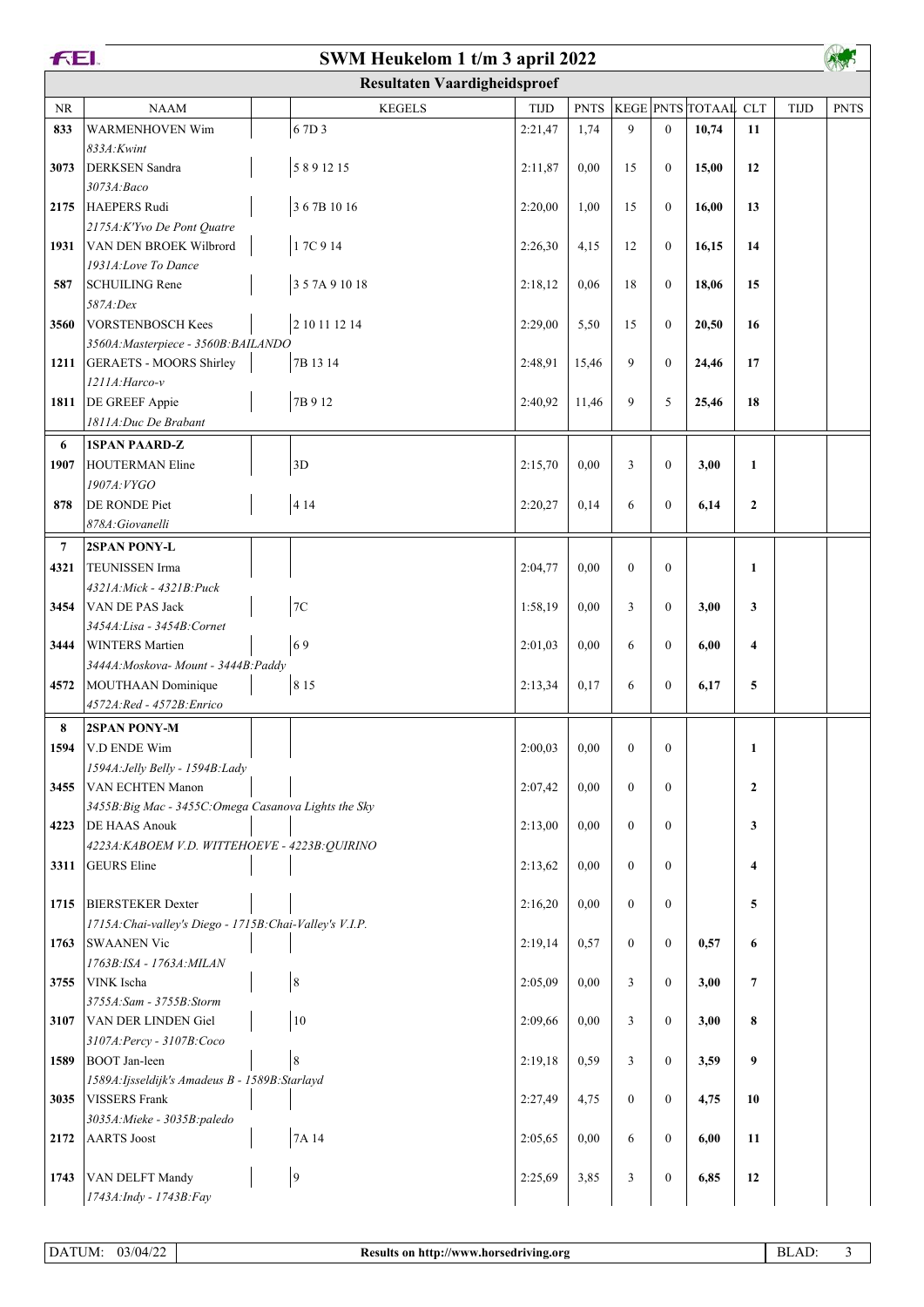|                                                           | <b>FEI.</b><br>SWM Heukelom 1 t/m 3 april 2022                                 |                                                                               |             |             |                |                  |                      |                         |             |             |
|-----------------------------------------------------------|--------------------------------------------------------------------------------|-------------------------------------------------------------------------------|-------------|-------------|----------------|------------------|----------------------|-------------------------|-------------|-------------|
|                                                           |                                                                                | <b>Resultaten Vaardigheidsproef</b>                                           |             |             |                |                  |                      |                         |             |             |
| $\rm NR$                                                  | <b>NAAM</b>                                                                    | <b>KEGELS</b>                                                                 | <b>TIJD</b> | <b>PNTS</b> |                |                  | KEGE PNTS TOTAAL CLT |                         | <b>TIJD</b> | <b>PNTS</b> |
| 1623                                                      | VAN DER VELDEN Roy                                                             | $\mathbf{1}$                                                                  | 2:11,97     | 0,00        | 3              | 5                | 8,00                 | 13                      |             |             |
|                                                           | 1623A: Bambino - 1623B: Flow                                                   |                                                                               |             |             |                |                  |                      |                         |             |             |
| 1913                                                      | <b>SCHUILING Marissa</b>                                                       | 10 16 18                                                                      | 2:33,54     | 7,77        | 9              | $\mathbf{0}$     | 16,77                | 14                      |             |             |
|                                                           | 1913A: Kyra - 1913B: Sammy                                                     |                                                                               |             |             |                |                  |                      |                         |             |             |
| 3186                                                      | HOEVENAARS Marcel                                                              |                                                                               |             | 0,00        | $\mathbf{0}$   | $\mathbf{0}$     |                      | <b>ELIM</b>             |             |             |
|                                                           | 3186C: NOBEL - 3186A: JOLY'S NO LIMIT                                          |                                                                               |             |             |                |                  |                      |                         |             |             |
| 9                                                         | <b>2SPAN PONY-Z</b>                                                            |                                                                               |             |             |                |                  |                      |                         |             |             |
| 3050                                                      | LOENEN Jan                                                                     | 6 1 8                                                                         | 2:15,16     | 0,00        | 6              | $\mathbf{0}$     | 6,00                 | $\mathbf{1}$            |             |             |
|                                                           | 3050A:De Hoove's Rocky - 3050B:Kees                                            |                                                                               |             |             |                |                  |                      |                         |             |             |
| 1960                                                      | VERHOFSTAD Daan                                                                | 18                                                                            | 2:43,10     | 11,55       | 3              | $\boldsymbol{0}$ | 14,55                | $\mathbf{2}$            |             |             |
|                                                           | 1960B: Kanton A - 1960C: Ilon Z                                                |                                                                               |             |             |                |                  |                      |                         |             |             |
| 1892                                                      | <b>RUTJENS Rodinde</b>                                                         | 3A 3B 9 10 15                                                                 | 3:11,58     | 25,79       | 15             | $\mathbf{0}$     | 40,79                | 3                       |             |             |
|                                                           | 1892A: De Kuilen's Brody - 1892E: Heide's berg Alves                           |                                                                               |             |             |                |                  |                      |                         |             |             |
| $\mathbf{A}$                                              | <b>2SPAN PAARD-L</b>                                                           |                                                                               |             |             |                |                  |                      |                         |             |             |
| 503                                                       | VAN AARLE Koen                                                                 |                                                                               | 2:20,07     | 0,00        | $\overline{0}$ | $\mathbf{0}$     |                      | $\mathbf{1}$            |             |             |
|                                                           | 503A: Kriesta Ii - 503B: Maximus                                               |                                                                               |             |             |                |                  |                      |                         |             |             |
| 4879                                                      | <b>VERMEULEN Niels</b>                                                         | 14                                                                            | 2:21,79     | 0,00        | 3              | $\mathbf{0}$     | 3,00                 | $\mathbf{2}$            |             |             |
|                                                           | <b>ROPS</b> Stephan                                                            |                                                                               | 2:26,40     | 0,00        | 3              | $\mathbf{0}$     | 3,00                 | 3                       |             |             |
| 4770                                                      | 4770B:Szellem - 4770C:Negro                                                    | $\vert$                                                                       |             |             |                |                  |                      |                         |             |             |
| 4595                                                      | MELSEN Ferdy                                                                   | 1815                                                                          | 2:37,45     | 4,23        | 9              | $\mathbf{0}$     | 13,23                | 4                       |             |             |
|                                                           | 4595A:Lobke - 4595C:Illusionist                                                |                                                                               |             |             |                |                  |                      |                         |             |             |
| B                                                         | <b>2SPAN PAARD-M</b>                                                           |                                                                               |             |             |                |                  |                      |                         |             |             |
| 513                                                       | PETERS Hans                                                                    | 15                                                                            | 2:22,96     | 0,00        | 3              | $\mathbf{0}$     | 3,00                 | $\mathbf{1}$            |             |             |
|                                                           | $513B$ : ENDO                                                                  |                                                                               |             |             |                |                  |                      |                         |             |             |
| 74                                                        | <b>KLEP</b> Michiel                                                            | 39                                                                            | 2:19,27     | 0,00        | 6              | $\mathbf{0}$     | 6,00                 | $\mathbf{2}$            |             |             |
|                                                           | 74A: Felix - 74D: Zhondal                                                      |                                                                               |             |             |                |                  |                      |                         |             |             |
| 1996                                                      | <b>DEKKERS</b> Daniël                                                          | 7B 10 16                                                                      | 2:53,71     | 11,86       | 9              | $\mathbf{0}$     | 20,86                | 3                       |             |             |
|                                                           | 1996A: Dyno - 1996B: Zolie                                                     |                                                                               |             |             |                |                  |                      |                         |             |             |
| $\mathbf C$                                               | <b>2SPAN PAARD-Z</b>                                                           |                                                                               |             |             |                |                  |                      |                         |             |             |
| 1358                                                      | <b>SOMMERS Pierre</b>                                                          | 3A 3B 18                                                                      | 2:49.03     | 5,52        | 9              | $\boldsymbol{0}$ | 14,52                | $\mathbf{1}$            |             |             |
|                                                           | 1358A: Keep A Secret - 1358B: Liquido Vdb                                      |                                                                               |             |             |                |                  |                      |                         |             |             |
| 1901                                                      | <b>EVERS</b> Erik                                                              | 3D 4 6 17 18                                                                  | 2:34,74     | 0,00        | 15             | $\mathbf{0}$     | 15,00                | $\mathbf{2}$            |             |             |
|                                                           | 1901A: Datzo - 1901B: Impuls                                                   |                                                                               |             |             |                |                  |                      |                         |             |             |
| 3439                                                      | <b>DE RONDE Anna</b>                                                           | 591418                                                                        | 2:46,38     | 4,19        | 12             | $\mathbf{0}$     | 16,19                | 3                       |             |             |
|                                                           | 3439A: Bariton - 3439B: Joris                                                  |                                                                               |             |             |                |                  |                      |                         |             |             |
| 555                                                       | VAN HEESCH Saskia                                                              | 1456817                                                                       | 3:06,26     | 14,13       | 18             | $\mathbf{0}$     | 32,13                | $\overline{\mathbf{4}}$ |             |             |
|                                                           | 555A: Itanomar - 555C: Sir Dartano                                             |                                                                               |             |             |                |                  |                      |                         |             |             |
| 30                                                        | <b>VOETS</b> Ben                                                               | 1 3A 3B 3D 4 5 6 8 9 13 14 15                                                 | 2:56,55     | 9,28        | 36             | 6                | 51,28                | 5                       |             |             |
|                                                           |                                                                                |                                                                               |             |             |                |                  |                      |                         |             |             |
| E                                                         | <b>4SPAN PONY-M</b>                                                            |                                                                               |             |             |                |                  |                      |                         |             |             |
| 2049                                                      | <b>DE MAN Anouk</b>                                                            |                                                                               | 2:34,91     | 0,00        | 3              | $\mathbf{0}$     | 3,00                 | $\mathbf{1}$            |             |             |
|                                                           | 2049A: Gringo - 2049B: Jack - 2049C: plato - 2049D: Winsten P<br>SIEBERS Sjors | 3 1 5                                                                         |             |             |                | $\boldsymbol{0}$ |                      | $\mathbf{2}$            |             |             |
| 1938                                                      | 1938A: Frits - 1938B: Moos - 1938C: Puk - 1938D: Rador                         |                                                                               | 2:32,49     | 0,00        | 6              |                  | 6,00                 |                         |             |             |
| 2042                                                      | <b>BRUGMANS</b> Chantal                                                        | 5 7A 7B 7C 9                                                                  | 2:29,51     | 0,00        | 15             | $\mathbf{0}$     | 15,00                | 3                       |             |             |
|                                                           | 2042A:Ali - 2042C:Sam - 2042D:Lex - 2042E:Bob                                  |                                                                               |             |             |                |                  |                      |                         |             |             |
| 3915                                                      | <b>WEYTJENS Nick</b>                                                           | 4 10 11 18                                                                    | 2:48,53     | 6,27        | 12             | $\mathbf{0}$     | 18,27                | $\overline{\mathbf{4}}$ |             |             |
|                                                           | 3915A: Zidane - 3915B: NIELS - 3915C: Frits - 3915D: Twix                      |                                                                               |             |             |                |                  |                      |                         |             |             |
| F                                                         | <b>4SPAN PONY-Z</b>                                                            |                                                                               |             |             |                |                  |                      |                         |             |             |
| 164                                                       | VAN 'T WESTENDE Jacco                                                          | 469                                                                           | 2:40,60     | 1,30        | 9              | $\mathbf{0}$     | 10,30                | $\mathbf{1}$            |             |             |
|                                                           | 164A: Bwana Kidogo - 164B: Frits - 164C: Lotje - 164D: Niels                   |                                                                               |             |             |                |                  |                      |                         |             |             |
| 2025                                                      | <b>BRANS Manou</b>                                                             | 15 18                                                                         | 2:55,63     | 8,82        | 6              | $\mathbf{0}$     | 14,82                | $\mathbf{2}$            |             |             |
|                                                           |                                                                                | 2025A: Broeklands Glen - 2025B: Cordial's Carlin - 2025D: Sunwillow Sirocco - |             |             |                |                  |                      |                         |             |             |
|                                                           | 2025E: Vennebos Will O' the Wisp                                               |                                                                               |             |             |                |                  |                      |                         |             |             |
| G                                                         | <b>4SPAN PAARD-L</b>                                                           |                                                                               |             |             |                |                  |                      |                         |             |             |
| DATUM: 03/04/22<br>Results on http://www.horsedriving.org |                                                                                |                                                                               |             |             |                |                  |                      |                         | BLAD:       | 4           |